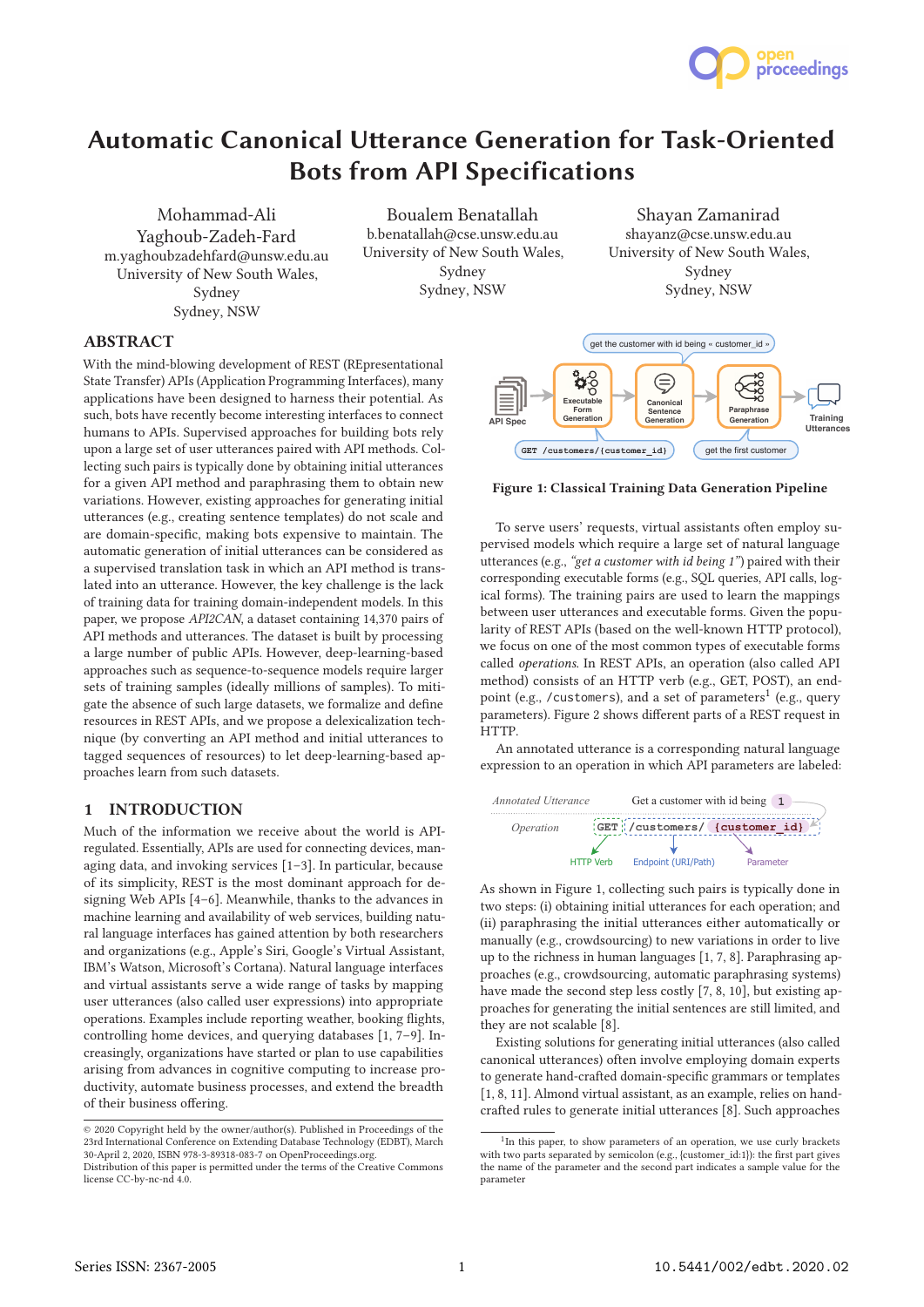

Figure 2: Example of an HTTP POST Request

are domain-specific and costly since rules are generated by experts [1, 8, 11]. In other words, adding new APIs to a particular virtual assistant requires manual efforts for revising hand-crafted grammars to generate training samples for new domains. With the growing number of APIs and modifications of existing APIs, automated bot development has become paramount, especially for virtual assistants which aim at servicing a wide range of tasks [1, 8].

Supervised approaches such as sequence-to-sequence models can be used for translating operations to canonical utterances. However, the key challenge is the lack of training data (pairs of operations and canonical utterances) for training domainindependent models. In this paper, we propose API2CAN, a dataset containing 14,370 pairs of operations and canonical utterances. The dataset is generated automatically by processing a large set of OpenAPI specifications<sup>2</sup> (based on the description/summary of each operation). However, deep-learning-based approaches such as sequence-to-sequence models require much larger sets of samples to train from (ideally millions of training samples). That is to say, sequence-to-sequence models are easy to overfit small training datasets, and issues such as out of vocabulary words (OOV) can negatively impact their performance. To overcome such issues, we propose a delexicalization technique to convert an operation to a sequence of predefined tags (e.g., singleton, collection) based on RESTful principles and design guidelines (e.g., use of plural names for a collection of resources, using HTTP verbs). In summary, our contribution is three-folded:

- A Dataset. We propose a dataset called API2CAN, containing annotated canonical templates (a canonical utterance in which parameter values have been replaced with placeholders e.g., "get a customer with id being «id»") for 14,370 operations of 985 REST APIs. We automatically built the dataset by processing a large set of OpenAPI specifications, and we converted operation descriptions to canonical templates based on a set of heuristics (e.g., extracting a candidate sentence, injecting parameter placeholders in the method descriptions, removing unnecessary words). We then split the dataset into three parts (test, train, and validation sets).
- A Delexicalization Technique. Deep-learning algorithms such as sequence-to-sequence models require millions of training pairs to learn from. To assist such models to learn from smaller datasets, we propose a delexicalization technique to convert input (operation) and output (canonical template) of such models to a sequence of predefined tags called resource identifiers. The proposed approach is based on the concept of resource in RESTful design. Particularly,

we formalize various kinds of resources (e.g., collection, singleton) in REST APIs. Next, using the identified resource types, we propose a delexicalization technique to replace mentions of each resource (e.g., customers) with a corresponding resource identifier (e.g., Collection\_1). As such, for a given operation (e.g., GET /customers/{customer\_id}), the model learns to translate the delexicalized operation (e.g., GET Collection\_1 Singleton\_1) to a delexicalized canonical templates (e.g., "get a Collection\_1 with Singleton\_1 being «Singleton\_1»"). A resource identifier consists of two parts: (1) the type of resource and (2) a number  $n$ which indicates n-th occurrence of a resource type in a given operation. Resource identifiers are then used in time of translation to lexicalize the output of the sequenceto-sequence model (e.g., "get a Collection\_1 with Singleton\_1 being «Singleton\_1»") to generate a canonical template (e.g., "get a customer with customer id being «customer id»"). Delexicalization is done to reduce the impact of OOV and force the model to learn the pattern of translating resources in an operation to a canonical template (rather than translating a sequence of words).

• Analysis of Public REST APIs. We analyze and give insight into a large set of public REST APIs. It includes how REST APIs are designed in practice and drifts from the RESTful principles (design guidelines such as using plural names, appropriate use of HTTP verbs). We also provide inside into distribution of parameters (e.g., parameter types and location) and how values can be sampled various types of parameters to generate canonical utterances out of canonical templates using API specifications (e.g., example values, similar parameters with sample values). Automatic sampling values for parameters is essential for automatic generation of canonical utterances because current bot development platforms (e.g., IBM Watson) require annotated utterances (not canonical templates with placeholders).

# 2 RELATED WORK

REST APIs. REST is an architectural style and a guideline of how to use the HTTP protocol<sup>3</sup> for designing Web services [12]. RESTful web services leverage HTTP using specific architectural principles (i,e., addressability, uniform interface) [13]. Since REST is just a guideline without standardization, it is not surprising that API developers only partially follow the guidelines or interpret REST in their own ways [5]. In particular, this paper is built upon one of the most important principles in REST, namely the uniform interface principle. According to this principle, resources must be accessed and manipulated using proper HTTP methods (e.g., DELETE, GET) and status codes (e.g. using "201" to show a resource is created, and "404" to show resource does not exist). The uniform interface requires API to be developed uniformly to ensure that API users can understand the functionality of each operation without reading tedious and long descriptions. To ensure uniform interface, API developers are required to follow design patterns (e.g., using plural names to name collection of resources, using lowercase letters in paths). Existing works have listed not only those patterns but also anti-patterns in designing interfaces of REST APIs [5, 14, 15]. Examples of anti-patterns

 $2$ previously known as Swagger specification

 $3$ REST isn't protocol-specific, but it is designed over HTTP nowadays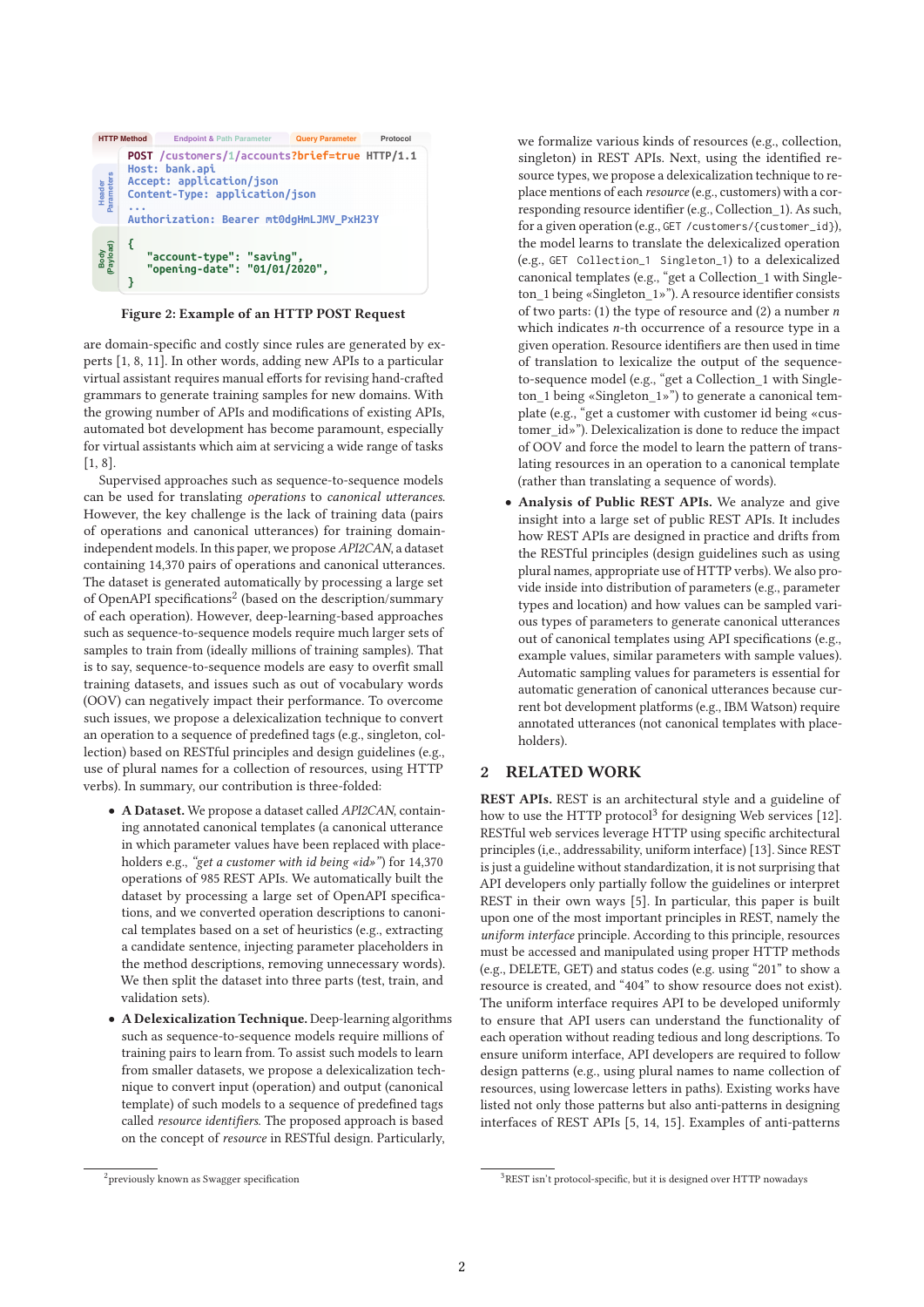also include using underline in paths and adding file extensions in paths [4, 6].

In this paper, we build upon existing works on designing interfaces for REST APIs. In particular, we formalize resource types based on patterns and anti-patterns recognized in prior works and built a resource tagger to annotate the segments of a given operation with resource types.

Conversational Agents and Web APIs. Research on conversational agents (e.i., bots, chatbots, dialog systems, virtual assistants) dates back to decades ago [16]. However, there have been only a few targeting web APIs, particularly because of the lack of training samples [1–3]. In absence of training data, operations descriptions (e.g., having long descriptions containing unnecessary information) have been used for detecting the user's intent [3]. However, operations often lack proper descriptions, and operations descriptions may share the same vocabularies in a single API, making it difficult for the bot to differentiate between operations [3]. Moreover, these descriptions are rarely similar to the natural language utterances which are used by bot users to interact with bots. That is to say, these descriptions are originally written to document operations (not intended to be used for training bots) [2, 3].

Other approaches rely on domain experts for generating initial utterances [1, 7, 8]. These approaches include (i) natural language templates (a canonical utterance with placeholders) which are written by experts [17], and (ii) domain-specific grammars such as rules written for semantic parsers [1, 8]. Thus in either approach, manual effort is required to modify the templates of grammar if API specifications are changed. In the template-based approach, for each operation, a few templates are created in which entities are replaced with placeholders (e.g., "search for a flight from ORIGIN to DESTINATION"). Next, by feeding values (e.g., ORIGIN=[Sydney] and DESTINATION=[Houston]) to the placeholders canonical utterances are generated (e.g., "search for a flight from Sydney to Houston"). Likewise, generative grammars have been used by semantic parsers for generating canonical utterances [1, 17, 18]. In this approach, logical forms are automatically generated based on the expert-written grammar rules. The grammar is used to automatically produce canonical utterances for the randomly generated logical forms [1]. Both generative grammar and template-based approaches require human efforts, making them hard and costly to scale.

In our work, by adopting ideas from the principles of RESTful design and machine translation techniques, we tackle the main issue which is creating the canonical utterances for RESTful APIs. As opposed to current techniques such as generative-grammarbased or template-based approaches, the proposed approach is domain-independent and can automatically generate initial utterances without human efforts. We thus pave the way for automating the process of building virtual assistants, which serve a large number of tasks, by automating the process of training datasets for new/updated APIs.

User Utterance Acquisition Methods. Current approaches for obtaining training utterances usually involves three main paradigms: launching a prototype to get utterances from endusers, employing crowd workers, and using automatic paraphrasing techniques to paraphrase existing utterances [19].

In the prototype-based approach, a bot is built without any (rule-based methods) or with a small number of annotated utterances. Such prototypes are able to obtain utterances from users to further improve the bots based on supervised machine learning

```
paths:† 
    † †/customers/{customer_id}:† † 
      † † †get:† † † 
           ..<br>description: gets a customer by its id,
           summary: returns a customer by its id
          † † † † parameters:† † † 
† † † † - {†
                name: customer_id,
                     † † † † † ††in: path,
                † † † † † † description: customer identifier,
                † † † † † † required: true,
                † † † † † ††type: string
† † † † † }† † †
```
#### Figure 3: Excerpt of an OpenAPI Specification

techniques [20]. However, in case of using supervised machine learning methods in building the prototype, collecting initial annotated user utterances is still needed. Collecting an initial set of training samples is essential since the prototype bot must be accurate enough to serve existing user's requests without turning them away from the bot.

Crowdsourcing has been also used extensively to obtain natural language corpora for conversational agents [1, 8, 17, 18]. In this approach, a canonical utterance is provided as a starting point, and workers are asked to paraphrase the expression to new variations. Automatic paraphrasing techniques have also been employed to automatically generate training data [21–24]. This is done by paraphrasing canonical utterances to obtain new utterances automatically. However, while automatic paraphrasing is scalable and potentially cheaper, even the state-of-art models fall short in producing sufficiently diverse paraphrasing [25], and fail in producing multiple semantically-correct paraphrases for a single expression [26–28]. Nevertheless, these automatic approaches are still beneficial for bootstrapping a bot.

In this paper, we propose a dataset and an automated, scalable, and domain-independent approach for generating canonical utterances. Generated canonical utterances can be next fed to either automatic paraphrasing systems or crowdsourcing techniques to generate training samples for task-oriented bots.

#### 3 THE API2CAN DATASET

In this section, we explain the process of building the API2CAN dataset, and we provide its statistics (e.g., size).

#### 3.1 API2CAN Generation Process

To generate the training dataset (pairs of operations and canonical utterances), we obtained OpenAPI specifications indexed in OpenAPI Directory<sup>4</sup>. OpenAPI Directory is a Wikipedia for REST APIs<sup>5</sup>, and OpenAPI specification is a standard documentation format for REST APIs. As shown in Figure 3, the OpenAPI specification includes description, and information about the parameters (e.g., data types, examples) of each operation. We obtained the latest version of each API index in OpenAPI Directory, and totally collected 983 APIs, containing 18,277 operations in total (18.59 operation per an API on average). Finally, we generated canonical utterances for each of the extracted operations as described in the rest of this section and illustrated in Figure 4.

Candidate Sentence Extraction. We extract a candidate sentence from either the summary or description of the operation specification. For a given operation, the description (and summary) of the operation (e.g., "gets a [customer] (#/definitions/-Customer) by id. The response contains ...") is pre-processed by

<sup>&</sup>lt;sup>4</sup>https://github.com/APIs-guru/openapi-directory/tree/master/APIs <sup>5</sup>https://apis.guru/browse-apis/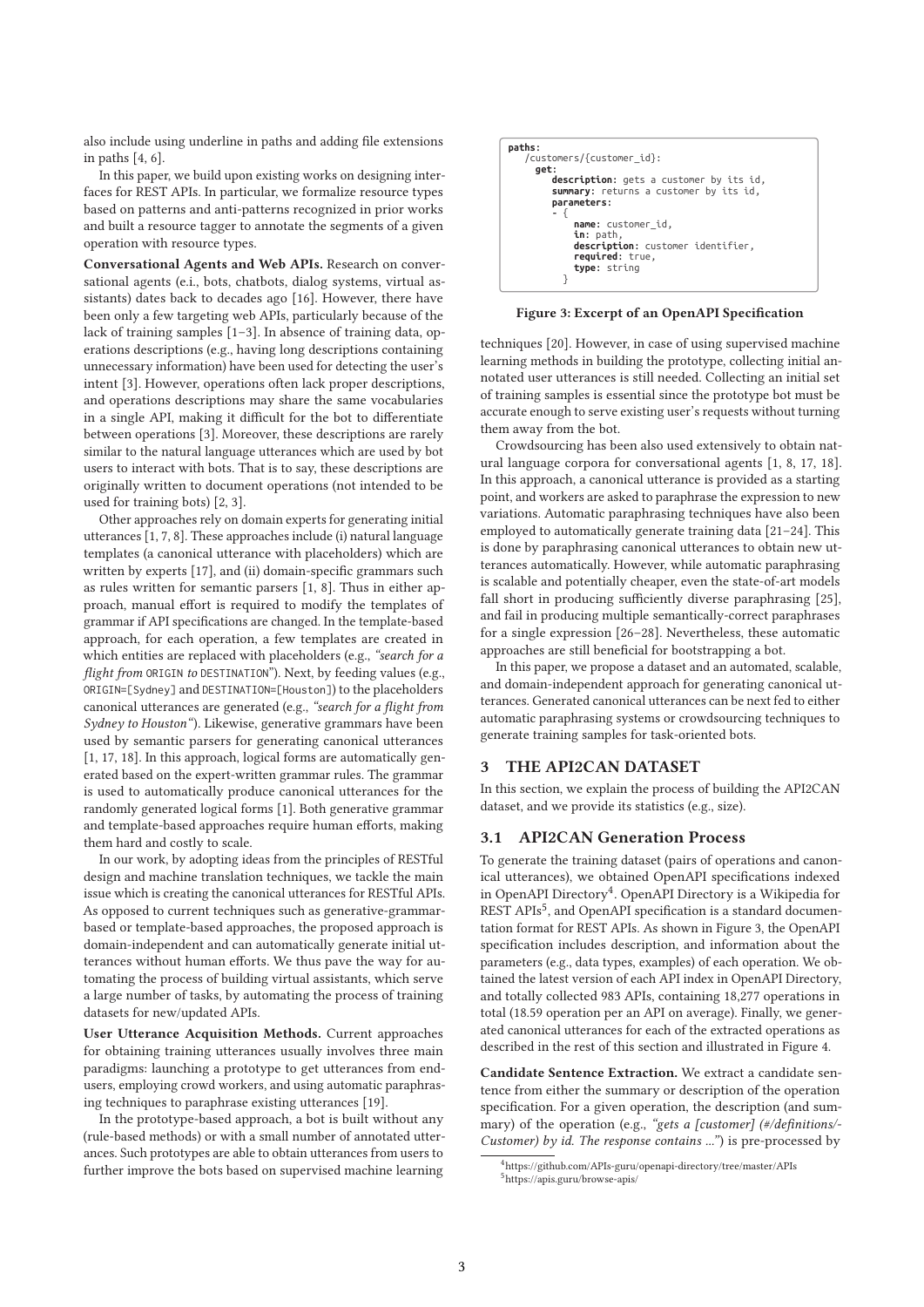

Figure 4: Process of Canonical Utterance Extraction

removing HTML tags, lowercasing, and removing hyperlinks (e.g., "gets a customer by id. the response contains ...") and then it is split into its sentences (e.g., "gets a customer by id.", "the response contains ..."). Next, the first sentence starting with a verb (e.g., "gets a customer by id") is chosen as a potential canonical utterance, and its verb is converted to its imperative form (e.g., "get a customer by id").

Parameter Injection While the extracted sentence is usually a proper English sentence, it cannot be considered as a user utterance. That is because the sentence often points to the parameters of the operation without specifying their values. For example, given an operation like "GET /customers/{customer\_id}" the extracted sentence is often similar to sentences like "get a customer by id" or "return a customer". However, we are interested in annotated canonical utterances such as "get the customer with id being «id»", and "get the customer when its id is «id»"; where "«id»" is a sampled valued for customer\_id. To consider parameter values in the extracted sentence, we created a context-free grammar (CFG) as briefly shown in Table 1. This grammar has been created based on our observations of how operation descriptions are written (how parameters are mentioned in the extracted candidate sentences) by API developers. With this grammar, a list of possible mentions of parameters in the operation description is generated (e.g., "by customer id", "based on id", "with the specified id"). Then the lengthiest mention found in the sentence is replaced with "with NPN being «PN»", where NPN and PN are human-readable version of the parameter name (e.g., customer\_id −→ customer id) and its actual name respectively (e.g., "get a customer with customer id being «customer\_id»").

We also observed that path parameters are not usually mentioned in operation descriptions in API specifications. For example, in an operation description like "returns an account for a given customer" the path parameter accountId and customerId are absent, but the lemmatized name of collections "customer" and "account" are present. By using the information obtained from detecting such resources (see Section 4.2), it is possible to convert the description into "return an account with id being «customer\_id» for a given customer with id being «account\_id»".

In the process of generating the API2CAN dataset, a few types of parameters were automatically ignored. As such, we did not

Table 1: Parameter Replacement Context Free Grammar

| Rule                                                                    |                                                                                                        |  |
|-------------------------------------------------------------------------|--------------------------------------------------------------------------------------------------------|--|
| $N \longrightarrow \{PN\} \{NPN\} \{LPN\} \{RN\} \{NRN\} \{LRN\}$       |                                                                                                        |  |
| $CPX \longrightarrow 'by'$   'based on'   'by given'   'based on given' |                                                                                                        |  |
|                                                                         | $R \longrightarrow N \mid CPX N \mid N \text{ CPX} N$                                                  |  |
| $\{PN\}$                                                                | Parameter Name (e.g., "customer id", "CustomerID", "CustomersID")                                      |  |
| $\{NPN\}$                                                               | Normalized PN by splitting concatenated words and lowercasing (e.g.,<br>"customer id", "customers id") |  |
| ${LPN}$                                                                 | Lemmatized NPN (e.g., "customer id")                                                                   |  |
| $\{RN\}$                                                                | Resource Name (e.g., "Customers")                                                                      |  |
| $\{NRN\}$                                                               | Normalized RN (e.g., "customers")                                                                      |  |
| $\{RN\}$                                                                | Lemmatized NRN (e.g., "customer")                                                                      |  |

include *header parameters*<sup>6</sup> since they are mostly used for authentication, caching, or exchanging information such as Content-Type and User-Agent. Thus such parameters do not specify entities of users' intentions. Likewise, using a list of predefined parameter names (e.g., auth, v1.1), we automatically ignored authentication and versioning parameters because bot users are not expected to directly specify such parameters while talking to a bot. Moreover, since the payload of an operation can contain inner objects, we assume that all attributes in the expected payload of an operation are flattened. This is done by concatenating the ancestors' attributes with the inner objects' attributes. For instance, the parameters in the following payload are flattened to "customer name" and "customer surname":

{ "customer": { "name": "string", "surname": "string" } }

As such, we convert complex objects to a list of parameters that can be asked from a user during a conversation.

#### 3.2 Dataset Statistics

By processing all API specifications, we were able to automatically generate a dataset called  $API2CAN^7$  which includes 14,370 pairs of operations and their corresponding canonical utterances. We next divided the dataset into three parts as summarized in Table 2, and manually checked and corrected extracted utterances in the test dataset to ensure a fair assessment of models learned on the dataset<sup>8</sup>.

Table 2: API2CAN Statistics

| <b>Dataset</b>        | APIs Size |       |
|-----------------------|-----------|-------|
| <b>Train Dataset</b>  | 858       | 13029 |
| Validation Dataset 50 |           | 433   |
| <b>Test Dataset</b>   | 50        | 908   |

Figure 5 shows the number of operations in API2CAN based on the HTTP verbs (e.g., GET, POST). As shown in Figure 5, the

 $6$ Header fields are components of the header section of request in the Hypertext Transfer Protocol (HTTP).

<sup>7</sup>https://github.com/mysilver/API2CAN

<sup>8</sup>Train and validation datasets will be also manually revised in near future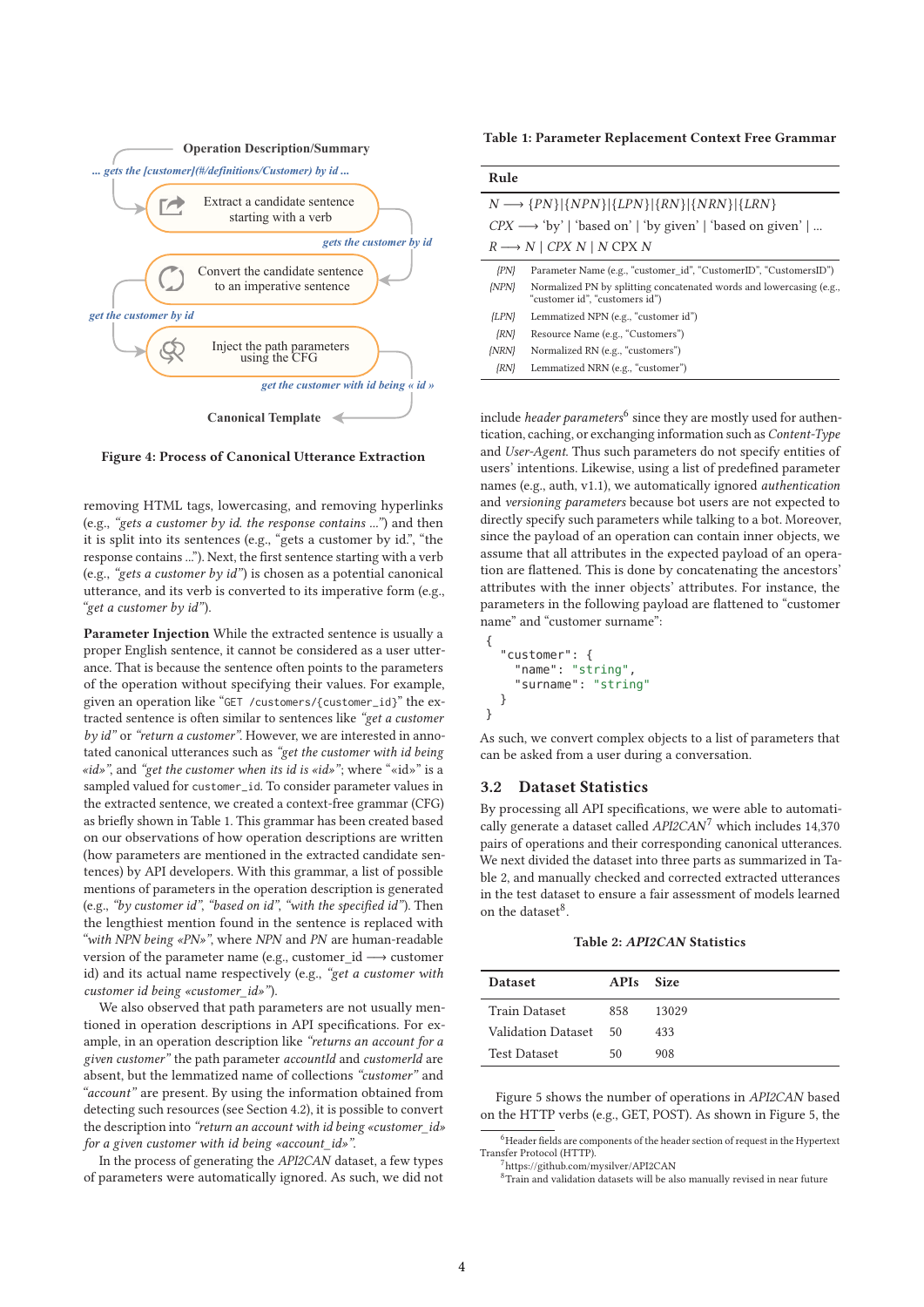

Figure 5: API2CAN Breakdown by HTTP Verb

Figure 6: API2CAN Breakdown by Length

majority of operations are of GET methods which are usually used for retrieving information (e.g., "get the list of customers"), followed by POST methods which are usually used for creating resources (e.g., "creating a new customer"). The DELETE, PUT, and PATCH methods are also used for removing (e.g., "delete a customer by id being «id»"), replacing (e.g., "replace a customer by id being «id»"), and partially updating (e.g., "update a customer by id being «id»") a resource.

Figure 6 also represents the distribution of number of segments in the operations<sup>9</sup> as well as the number of words in the generated canonical templates. As shown in Figure 6, many of the operations consist of less than 14 segments by 4 being the most common. Given the typical number of segments in the operations, Neural Machine Translation (NMT)-based approaches can be used for the generation of canonical sentences [29, 30]. On the other hand, the canonical sentences in the API2CAN dataset are longer. The reason behind having such lengthier utterances is the existence of parameters, and operations with more parameters tend to be lengthier. However, given the maximum length of canonical sentences, NMT-based approaches can still perform well [30].

# 4 NEURAL CANONICAL SENTENCE **GENERATION**

Neural Machine Translation (NMT) systems are usually based on encoder-decoder architecture to directly translate a sentence in one language to a sentence in a different language. As shown in Figure 7, generating a canonical template for a given operation can be also considered as a translation task. As such, the operation is encoded into a vector, and the vector is next decoded into an annotated canonical template. However, the main challenge in building such a translation model is the lack of a large training dataset. Since deep-learning models are data thirty, training requires a very large and diverse set of training samples (ideally millions of pairs of operations and their associating user utterances). As mentioned in the previous section, we automatically generated a dataset called API2CAN. However, such a dataset is still not large enough for training sequence-to-sequence models.

Having a large set of training samples requires a very large diverse set of operations as well. However, such a large set of APIs and operations is not available. One of the serious repercussions of the lack of such a set of operations is that training samples lack a very large number of possible words that can possibly appear

in the operations (but did not appear in the training dataset). As a result, the models trained on such datasets will face many out-ofvocabulary words at runtime. To address this issue, we propose a delexicalization technique called resource-based delexicalization. As such, we reduce the impact of the out-of-vocabulary problem and force the model to learn the pattern of translating resources in an operation to a canonical template (instead of translating a sequence of words).

# 4.1 Resources in REST

In RESTful design, primary data representation is called resource. A resource is an object with a type, associated data, relationships to other resources, and a set of HTTP verbs (e.g., GET, POST) that operate on it. Designing RESTful APIs often involves following conventions in structuring URIs (endpoints) and naming resources. Examples include using plural nouns for naming resources, using the "GET" method for retrieving a resource and using the "POST" method for creating a new resource.

In RESTful design, resources can be of various types. Most commonly, a resource can be a document or a collection. A document, which is also called *singleton resource*, represents a single instance of the resource. For example, "/customers/{customer\_id}" represents a customer that is identified by a path parameter ("customer\_id"). On the other hand, a collection resource represents all instances of a resource type such as "/customers". Resources can be also nested. As such, a resource may also contain a sub-collection ("/customers/{customer\_id} /accounts"), or a singleton resource (e.g., "/customers/{customer\_id} /accounts/ {account\_id}"). In RESTful design, CRUD actions (create, retrieve, update and delete) over resources are shown by HTTP verbs (e.g., GET, POST). For example, "GET /customers" represents the action of getting the list of customers, and "POST /customers" indicates the action of creating a new customer. However, some actions might not fit into the world of conventional CRUD operations. In such cases, controller resources are used. Controller resources are like executable functions, with inputs and returnvalues. REST APIs rely on action controllers to perform application specific actions that cannot be logically mapped to one of the standard HTTP verbs. For example, an operation such as "GET /customers/{customer\_id}/activate" can be used to activate a customer. Moreover, while it is unconventional, adjectives also are occasionally used for filtering resources. For example, "GET /customers/activated" means getting the list of all activated customers. In this paper, such adjectives are called attribute controllers.

<sup>&</sup>lt;sup>9</sup>For example, "GET / customers/{customer\_id}" has two segments: "customers" and "{customer\_id}"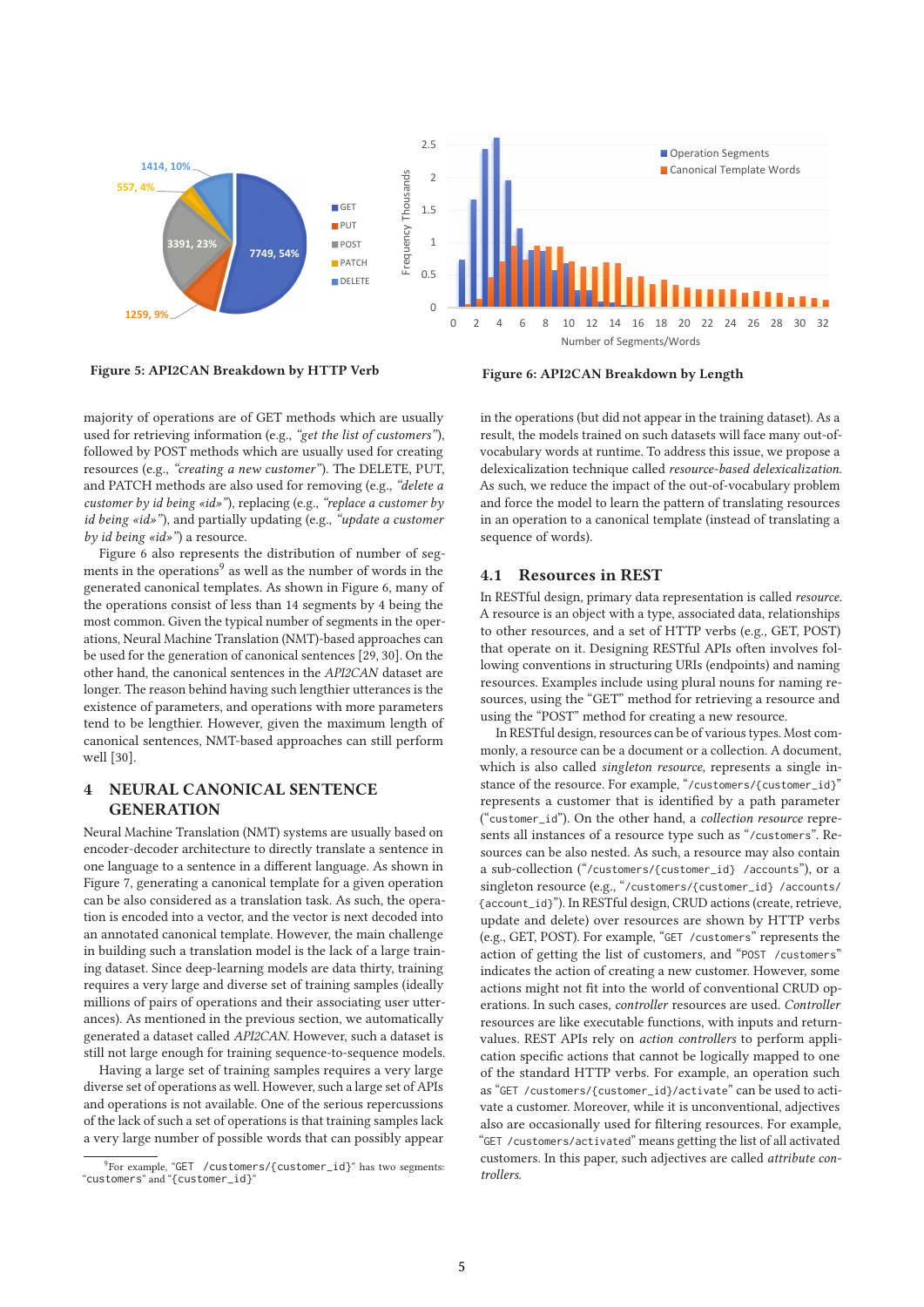While above-mentioned principles are followed by many API developers, there are still many APIs violate these principles. By manually exploring APIs and prior works [5, 14, 15], we identified some unconventional resource types used in designing operations as summarized in Table 3. A common drift from RESTful principles is the use of programming conventions in naming resources (e.g., "createActor", "get\_customers"). Aggregation functions (e.g., sum, count) and expected output format of an operation (e.g., "json", "tsb", "txt") are also used in designing endpoints. Words similar to "search" (e.g. "query", "item-search") are used to indicate that the operation looks for resources based on given criteria. Moreover, collections are occasionally filtered/sorted by using keywords such as "filtered-by", "sort-by", or appending a resource name to "By" (e.g., "ByName", "ByID"). Segments in the endpoints may also indicate API versions (e.g., v1.12), or authentication endpoints (e.g., auth, login). Even though the aforementioned types of resources are against the conventional design guidelines of RESTful design, they are important to detect since still they are used by API developers in practice.

#### Table 3: Resource Types

| <b>Resource Type</b>     | Example                           |  |  |
|--------------------------|-----------------------------------|--|--|
| Collection               | /customers                        |  |  |
| Singleton                | /customers/{customer_id}          |  |  |
| <b>Action Controller</b> | /customers/{customer_id}/activate |  |  |
| Attribute Controller     | /customers/activated              |  |  |
| API Specs                | /api/swagger.yaml                 |  |  |
| Versioning               | /api/v1.2/search                  |  |  |
| Function                 | /AddNewCustomer                   |  |  |
| Filtering                | /customers/ByGroup/{group-name}   |  |  |
| Search                   | /customers/search                 |  |  |
| Aggregation              | /customers/count                  |  |  |
| File Extension           | /customers/json                   |  |  |
| Authentication           | /api/auth                         |  |  |

## 4.2 Resource-based Delexicalization

In resource-based delexicalization, the input (API call) and output (canonical template) of the sequence-to-sequence model are converted to a sequence of resource identifiers as shown in Figure 7. This is done by replacing mentions of resources (e.g., customers, customer) with a corresponding resource identifier (e.g., Collection\_1). A resource identifier consists of two parts: (i) the type of resource and (ii) a number  $n$  which indicates  $n$ -th occurrence of a resource type in a given operation. This number later is used in the lexicalization of the output of the sequence-to-sequence model to generate a canonical template.

To detect resource types, we used the Resource Tagger shown in Algorithm 1. We convert the raw sequence of words in a given operation (e.g., "GET /customers/{customer\_id}/accounts") to a sequence of resource identifiers (e.g., "get Collection\_1 Singleton\_1 Collection\_2"). Likewise, mentions of resources in the canonical templates are replaced with their corresponding resource identifiers (e.g., "get all Collection\_1 for the Collection\_2 with Singleton\_1 being Singleton\_1"). The intuition behind the conversions is to help the model to focus on translating a sequence of resources instead of words.

| <b>Algorithm 1:</b> Resource Tagger                                        |  |  |
|----------------------------------------------------------------------------|--|--|
| Input: segments of the operation                                           |  |  |
| <b>Result:</b> List of resources                                           |  |  |
| 1 resources $\longleftarrow$ $  $ ;                                        |  |  |
| $\alpha$ <i>i</i> $\leftarrow$ size(segments);                             |  |  |
| <b>for</b> $i \leftarrow length(segments)$ <b>down to</b> 1 <b>do</b><br>3 |  |  |
| current $\longleftarrow$ segments[i];<br>4                                 |  |  |
| resource ← new Resource();<br>5                                            |  |  |
| resource.name ← current;<br>6                                              |  |  |
| previous $\longleftarrow \phi$ ;<br>7                                      |  |  |
| if $i > 1$ then<br>8                                                       |  |  |
| previous $\longleftarrow$ segments[ $i-1$ ];<br>9                          |  |  |
| end<br>10                                                                  |  |  |
| resource.type ← "Unknown";<br>11                                           |  |  |
| if current is a path parameter then<br>12                                  |  |  |
| if previous is a plural noun and an identifier then<br>13                  |  |  |
| resource.type ← "Singleton";<br>14                                         |  |  |
| resource.collection ← previous;<br>15                                      |  |  |
| else                                                                       |  |  |
| 16<br>resource.type ← "Unknown Param";                                     |  |  |
| 17<br>end                                                                  |  |  |
| 18<br>else                                                                 |  |  |
| 19<br>if current starts with "by" then                                     |  |  |
| 20<br>resource.type ← "Filtering";                                         |  |  |
| 21<br>else if current in ["count", "min", ] then                           |  |  |
| 22<br>resource.type ← "Aggregation";                                       |  |  |
| 23<br>else if current in ["auth", "token", ] then                          |  |  |
| 24<br>resource.type $\longleftarrow$ "Authentication";                     |  |  |
| 25<br>else if current in ["pdf", "json", ] then                            |  |  |
| 26<br>resource.type ← "File Extension";                                    |  |  |
| 27<br>else if current in ["version", "v1", ] then                          |  |  |
| 28<br>resource.type ← "Versioning";<br>29                                  |  |  |
| else if current in ["swagger.yaml", ] then                                 |  |  |
| 30<br>resource.type ← "API Specs";<br>31                                   |  |  |
| else if any of ["search", "query", ] in current then<br>32                 |  |  |
| resource.type ← "Search";<br>33                                            |  |  |
| else if current is a phrase and starts with a verb then<br>34              |  |  |
| resource.type ← "Function";<br>35                                          |  |  |
| else if current is a plural noun then<br>36                                |  |  |
| resource.type $\longleftarrow$ "Collection"<br>37                          |  |  |
| else if current is a verb then<br>38                                       |  |  |
| resource.type ← "Action Controller";<br>39                                 |  |  |
| <b>else if</b> current is an adjective <b>then</b><br>40                   |  |  |
| resource.type <= "Attribute Controller";<br>41                             |  |  |
| end<br>42                                                                  |  |  |
| resources.append(resource);<br>43                                          |  |  |
| 44 end                                                                     |  |  |
| 45 return reversed(resources)                                              |  |  |

In the time of using the model for generating canonical templates, the tagged resource identifiers are replaced with their corresponding resource names (e.g., Collection  $2 \rightarrow$  customers). Meanwhile, in the process of replacing resource tags, occasionally grammatical errors might happen such as having plural nouns instead of singular forms. To make the final generated canonical template more robust, we used LanguageTool<sup>10</sup> (an

 $^{10}\mathrm{https://language tool.org}$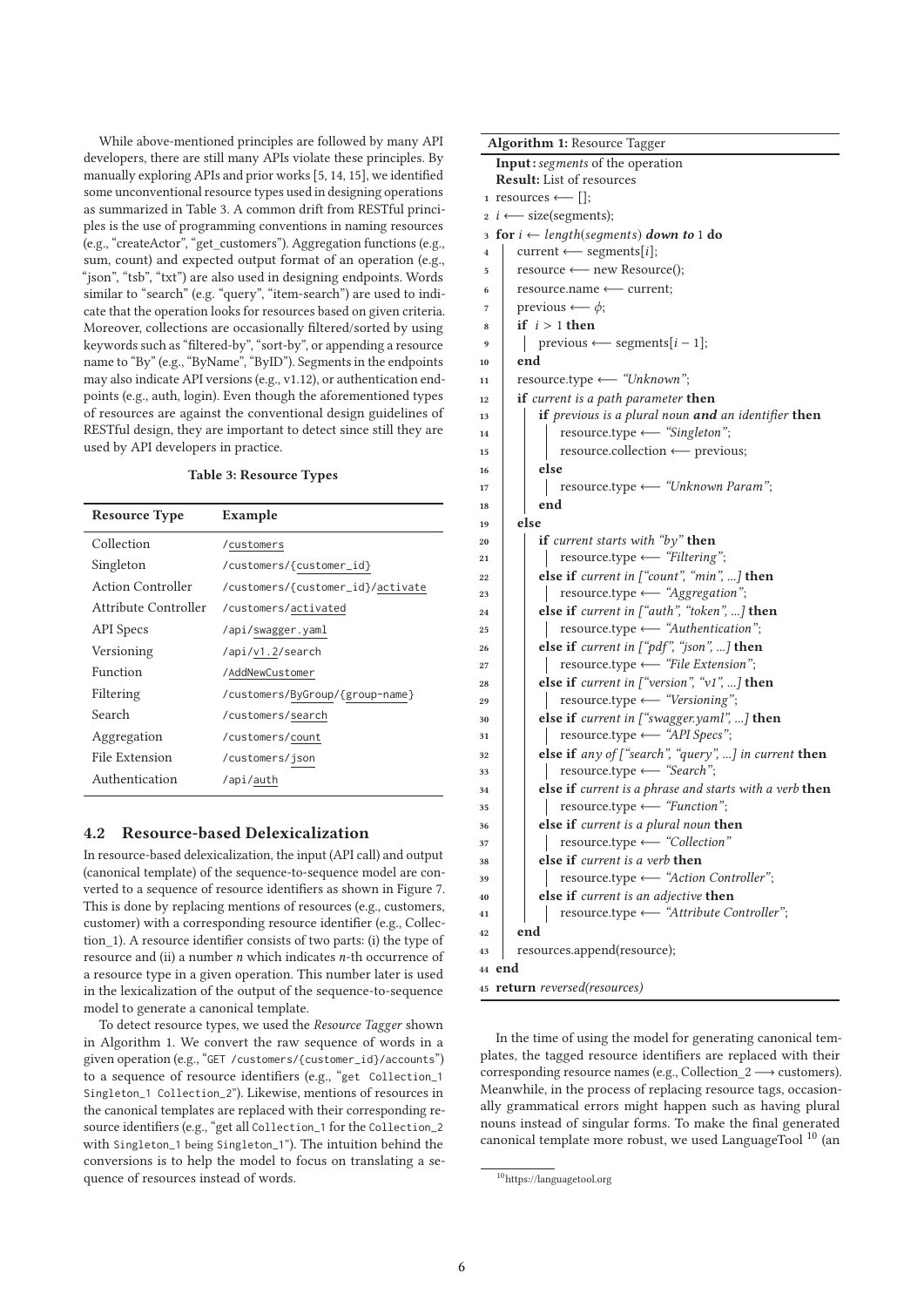

Figure 7: Canonical Template Generation via Resourcebased Delexicalization

open-source tool for automatically detecting and correcting linguistically errors) to correct linguistic errors in the generated canonical templates.

### 5 PARAMETER VALUE SAMPLING

To obtain canonical utterances, values must be sampled for the parameters (placeholders) inside a given canonical template. The sampled values help to generate canonical utterances which are understandable sentences without any placeholders. Canonical utterances can be paraphrased later either automatically or manually by crowd-workers to diversify the training samples. In this section, we investigate how values can be sampled for parameters of REST APIs. More specifically, we identified five main sources as follows.

- (1) Common Parameters. Parameters such as identifiers (e.g., customer\_id), emails, and dates are ubiquitous in REST APIs. We built a set of such parameters paired with values. As such, a short random string or numeric value is generated for identifiers based on the parameter data type. Likewise, mock email addresses and dates are generated automatically.
- (2) API Invocation. By invocation of API methods that return a list of resources (e.g., "GET /customers"), we can obtain a large number of values for various attributes (e.g., customer names, customer ids) of the resource. Such values are reliable since they correspond to real values of entities in the retrieved resources. Thus they can be used reliably to generate canonical utterances out of canonical templates.
- (3) OpenAPI Specification. An OpenAPI specification may include an example or default values $11$  for parameters of each operation. Since these values are generated by

API owners, they are reliable. Moreover, API specification specifies the data-types of parameters. This can also be used to automatically generate values for parameters in the absence of example and default values. For example, in the case of *enumeration types* (e.g., gender  $\longrightarrow$  [MALE, FEMALE]), one of the elements is randomly selected as a parameter value. In the case of numeric parameters (e.g. size), a random number is generated within the speci fied range (e.g., between 1 to 10) in the API specification. Likewise, for the parameters whose values follow regular expressions (e.g., "[0-9]%" indicates a string that has a single-digit before a percent sign), random sequences are generated to fulfill the given pattern in the API specification (e.g., "8%").

- (4) Similar Parameters. Having a large set of API specifications, example values can be found from similar parameters (sharing the same name and datatype). This can be possible by processing parameters of API repositories such as OpenAPI directory.
- (5) Named Entities. Knowledge graphs provide information about various entities (e.g., cities, people, restaurants, books, authors). Examples of such knowledge graphs include for Freebase [31], DBpedia [32], Wikidata[33], and YAGO [34]. For a given entity type such as "restaurant" in the restaurant domain, these knowledge graphs might contain numerous entities (e.g., KFC, Domino's). Such knowledge bases can be used to sample values for a given parameter if the name of the parameter matches an entity type. In this paper, we use Wikidata to sample values for entity types. Wikidata is a knowledge graph which is populated by processing Wikimedia projects such as Wikipedia.

## 6 EXPERIMENTS & RESULTS

Before delving into the experiments, we briefly explain the training process in the case of using neural translation methods. We trained the neural models using the Adam optimizer [35] with an initial learning rate of 0.998, a dropout of 0.4 between recurrent layers (e.g., LSTM, BiLSTM), and a batch size of 512. It is worth noting that the hyper-parameters are initial configurations set based on the size of the dataset and values suggested in the literature, and finding optimized values requires further studies. Furthermore, in case of not using delexicalization, we also populate word embeddings of the model with GloVe [36].

In the time of translation, we used beam search with a beam size of 10 to obtain multiple translations for a given operation, and then the first translation with the same number of placeholders as the number of the parameters in the given operation is considered as its canonical template. Moreover, we replaced the generated unknown tokens with the source token that had the highest attention weight to avoid the out-of-vocabulary problem.

## 6.1 Translation Methods

We trained translation models using different sequence-to-sequence architectures and we also built a rule-based translator as described next. Given the size of the API2CAN dataset, we configured the models using two layers for both encoding and decoding parts at the most.

GRU. This model consists of two layers (each having 256 units) of Gated Recurrent Units (GRUs) [37] for both encoding and decoding layers using the attention mechanism [38].

<sup>&</sup>lt;sup>11</sup> An example illustrates what the value is supposed to be for a given parameter. But a default value is what the server uses if the client does not provide the value.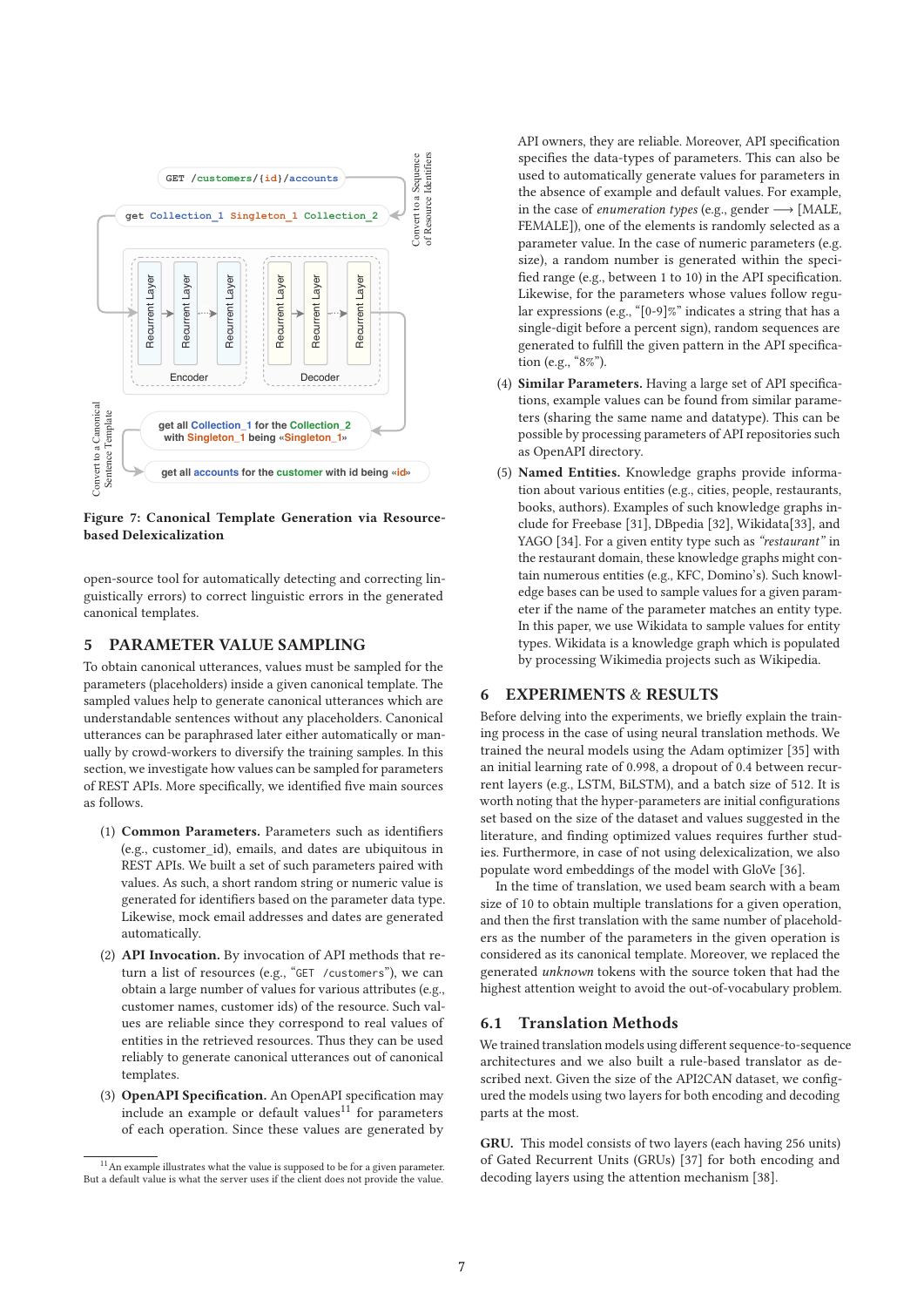| #             |         | <b>Resources Sequence</b>                                                                                              | <b>Transformation Rule</b>                                                                                                                            |
|---------------|---------|------------------------------------------------------------------------------------------------------------------------|-------------------------------------------------------------------------------------------------------------------------------------------------------|
| 1             | Example | <b>Rule</b> GET $\{c\}$<br>GET /customers                                                                              | get list of {c.name}<br>get list of customers                                                                                                         |
| $\mathcal{L}$ |         | <b>Rule</b> DELETE $\{c\}$<br><b>Example</b> DELETE / customers                                                        | delete all {c.name}<br>delete all customers                                                                                                           |
| 3             |         | <b>Rule</b> GET $\left\{ \frac{c}{s}\right\}$<br>Example GET / customers/{id}                                          | get the {singular(c.name)} with {s.name} being {s.name}<br>get the customer with id being <id></id>                                                   |
| 4             |         | <b>Rule</b> DELETE $\langle {\mathfrak c} \rangle / {\mathfrak s} \rangle /$<br><i>Example</i> DELETE / customers/{id} | delete the {singular(c.name)} with {s.name} being <{s.name}><br>delete the customer with id being <id></id>                                           |
| 6             |         | <b>Rule</b> PUT $\left\{ \frac{c}{s}\right\}$<br><i>Example</i> PUT / customers/{id}                                   | replace the $\{singular(c.name)\}$ with $\{s.name\}$ being < $\{s.name\}$ ><br>replace the customer with id being <id></id>                           |
| 7             | Example | <b>Rule</b> GET $\frac{1}{6}$ (c) $\frac{1}{4}$<br>GET /customers/first                                                | get {a.name} {singular(c.name)}<br>get first customer                                                                                                 |
| 8             | Example | <b>Rule</b> GET /{c1}/{s}/{c2}/<br>GET /customers/{id}/accounts                                                        | get the list of {c2.name} of the {singular(c1.name)} with {s.name} being {s.name}<br>get the list of accounts of the customer with id being <id></id> |

#### Table 4: Excerpt of Transformation Rules

LSTM. This model consists of two layers (each having 256 units) of two layers of LSTM for both encoding and decoding using the attention mechanism [38].

CNN. We also built a sequence-to-sequence model based on Convolutional Neural Network (CNN) as proposed in [39]. In particular, we used 3x3 convolutions (one layer of 256 units) with the attention mechanism [38].

BiLSTM-LSTM. This model consists of two layers (each having 256 units) of Bidirectional Long-Short Term Memory (BiLSTM) [40] for encoding, and two layers (each having 256 units) of Long-Short Term Memory (LSTM) [41] for the decoder using the attention mechanism [38].

Transformer. The Transformer architecture [42] has been shown to perform very strong in machine translation tasks [43, 44]. We used the Transformer model implemented by OpenNMT [45] using the same hyper-parameters as the original paper [42]. For an in-depth explanation of the model, we refer the interested reader to the original paper [42].

Rule-based (RB) Translator. Based on the concept of resource in REST APIs, we also built a rule-based translation system to translate operations to canonical templates (shown in Algorithm 2). First, the algorithm extracts the resources of a given operation based on the resource types extracted by the Resource Tagger algorithm (see Algorithm 1). Next, the algorithm iterates over an ordered set of transformation rules to transform the operation to a canonical template. A transformation rule is a handcrafted Python function which is able to translate a specific HTTP method (e.g., GET) and sequence of resource types (e.g., a collection resource followed by a singleton resource) to a canonical template. We created 33 transformation rules by the time of writing this paper, some of which are listed in Table 4. In this table, {c}, {s}, and {a} stands for collection, singleton, and attribute controller respectively. And the singular(.) function returns the

singular form of a given name. For instance, in case of an operation like "GET /customers", given that the bot user requests a collection of customers, the provided transformer (rule number 1 in Table 4) is able to generate a canonical template as "get the list of customers". Following Python function also presents the transformation rule implementation which is able to translate such operations (a single collection resource when the HTTP method is "GET"):

```
def transform(resources, verb):
 if verb != "GET" or len(resources) != 1:
    return
 if resources[0].type != "Collection":
     return
collection = resources[0]
 return "get the list of {}".format(collection.name)
```
A transformer is written based on the assumption that a sequence of resource types has special meaning. For example, considering "GET /customers/{id}/accounts" and "GET /users /{user\_id}/aliases", both operations share the same HTTP verbs and sequence of resource types (a singleton followed by a collection). In such cases, possible canonical templates are "get accounts of a customer when its id is «id»" and "get aliases of a user when its user id is «user\_id»". Thus such a sequence of resource types can be converted to a rule like: "get {collection} of a {singleton.collection} when its {singleton.name} is «{singleton.name}»"; in which "{}" represents placeholders and singleton.collection represents the name of the collection for the given singleton resource (e.g., customers, users). Thus adding a new transformation rule would mean generalizing a specific sequence of resources types that is not considered in the existing translators. However, as discussed earlier, since many APIs do not conform to the RESTful principles, creating a comprehensive set of transformation rules is very challenging.

## 6.2 Canonical Utterance Generation

Quantitative Analysis. For each of the aforementioned NMT architectures, we trained models with and without using the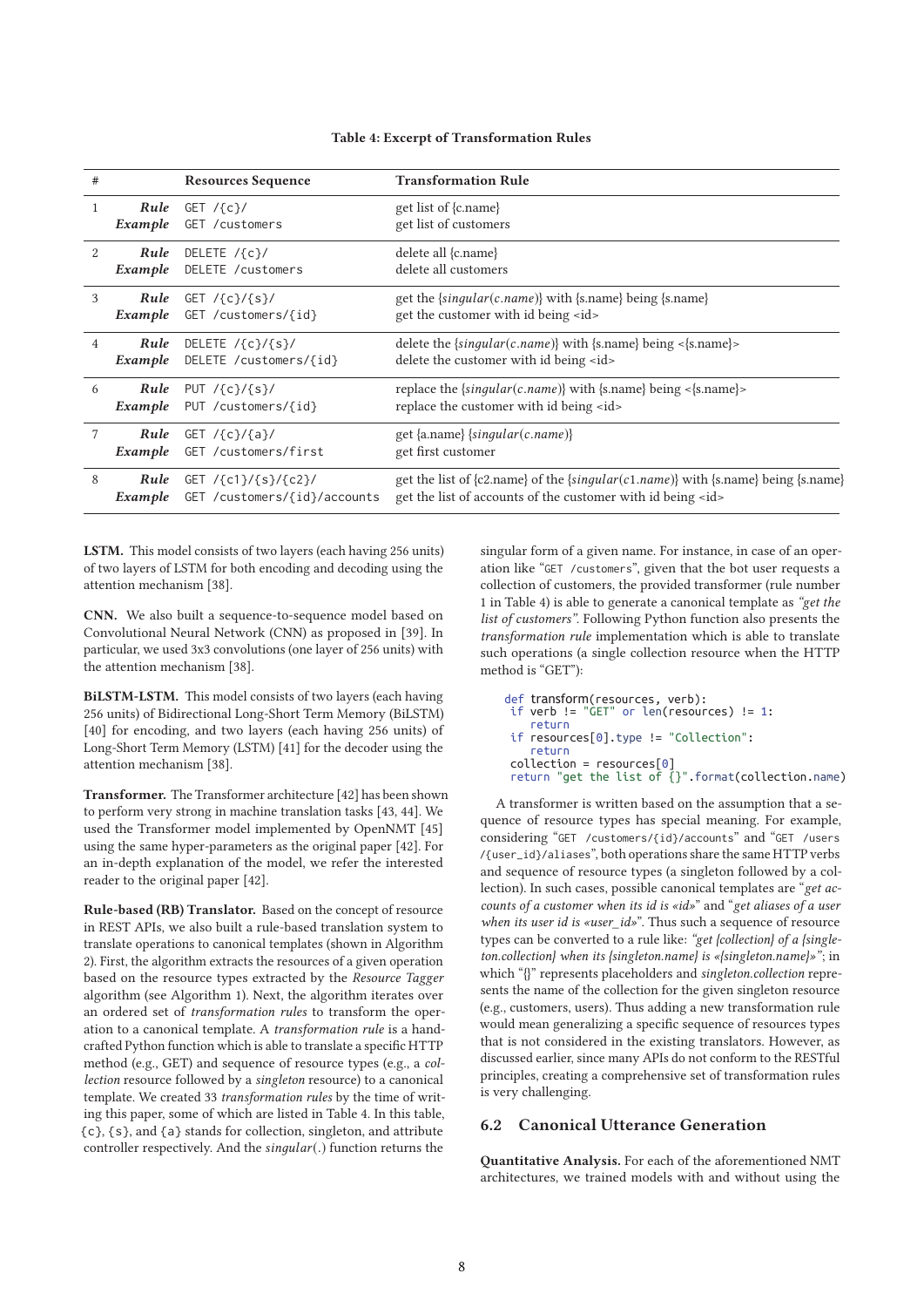| <b>Algorithm 2: Rule-Based Translator</b>                             |  |  |
|-----------------------------------------------------------------------|--|--|
| <b>Input:</b> operation, transformation rules written by experts      |  |  |
| <b>Result:</b> A canonical template                                   |  |  |
| $_1$ resources $\leftarrow$ ResourceTagger(operation);                |  |  |
| 2 <b>foreach</b> $t \in transformation_{rule}$ <b>do</b>              |  |  |
| $canonical \leftarrow t. transform(resources, operation. verb);$<br>3 |  |  |
| <b>if</b> canonical $\neq \phi$ <b>then</b><br>$\overline{4}$         |  |  |
| $param$ -clause $\leftarrow$ to -clause(operation.parameters);<br>5   |  |  |
| canonical $\longleftarrow$ canonical + " " + param clause;<br>6       |  |  |
| return canonical;<br>7                                                |  |  |
| end<br>8                                                              |  |  |
| 9 end                                                                 |  |  |
| 10 return $\phi$                                                      |  |  |

proposed resource-based delexicalization approach as described in Section 4.2. In these experiments, we did not tune any hyper parameters and trained the models on the training dataset. For each baseline, we saved the model after 10000 steps and used the model with the minimum perplexity based on the validation set to compare with other configurations. Table 5 presents the performance of each model in terms of machine translation metrics: bilingual evaluation understudy (BLEU) [46], Google's BLEU Score (GLEU) [47], and Character n-gram F-score (CHNF) [48].

In the case of using the RB-Translator, hand-crafted transformation rules are able to generate canonical templates for 26% of the operations. Creating such transformation rules is very challenging for lengthy operations as well as those not following RESTful principles. We did not include RB-Translators' performance in Table 5 because the results are not comparable to the rest. Our experiments indicate that RB-Translator performs reasonably well (BLEU=0.744, GLEU=0.746, and CHRF=0.850). However, the BiLSTM-LSTM model built on the proposed dataset using the resource-based delexicalization technique outperforms the RB-Translator (BLEU=0.876, GLEU=0.909, and CHRF=0.971), ignoring the operations which RB-Translator could not translate. As experiments indicate, Delexicalized BiLSTM-LSTM outperforms the rest of the translation systems, and resource-based delexicalization improves the performance of NMT systems by large.

#### Table 5: Translation Performance

| <b>Translation-Method</b> | <b>BLEU</b> | <b>GLEU</b> | <b>CHRF</b> |
|---------------------------|-------------|-------------|-------------|
| Delexicalized BiLSTM-LSTM | 0.582       | 0.532       | 0.686       |
| Delexicalized Transformer | 0.511       | 0.462       | 0.619       |
| Delexicalized LSTM        | 0.503       | 0.470       | 0.652       |
| Delexicalized CNN         | 0.507       | 0.458       | 0.601       |
| Delexicalized GRU         | 0.481       | 0.450       | 0.623       |
| BILSTM-LSTM               | 0.318       | 0.266       | 0.421       |
| Transformer               | 0.295       | 0.248       | 0.397       |
| <b>LSTM</b>               | 0.278       | 0.226       | 0.381       |
| <b>CNN</b>                | 0.271       | 0.220       | 0.379       |
| <b>GRU</b>                | 0.251       | 0.198       | 0.347       |

Qualitative Analysis. Table 6 gives a few examples of canonical templates generated by the proposed translator (Delexicalized BiLSTM-LSTM). While the machine-translation metrics do not show very strong translation performance in Table 5, our manual inspections revealed that these metrics do not reflect the actual performance of the proposed translators. Therefore, we conducted another experiment to manually evaluated the translated operations. For this reason, we asked two experts to rate the generated canonical templates manually using a Likert scale (in a range of 1 to 5 with 5 showing the most appropriate canonical sentence). In the experiment, the experts were given pairs of generated canonical utterances and operations (including the description of the operation in the API specification). Next, they were asked to rate the generated canonical templates in a range of 1 to 5.

Figure 8 shows the Likert assessment for the best performing models in Table 5. Based on this experiment, canonical templates generated by RB-Translator are rated 4.47 out 5, and those of the delexicalized BiLSTM-LSTM are rated 4.06 out of 5 (by averaging the scores given by the annotators). The overall Kappa test showed a high agreement coefficient between the raters by Kappa being 0.86 [49]. Based on manual inspections, as also shown in Table 6, we observed that when APIs are designed based on the RESTful principles the delexicalized Delexicalized performs as good as RB-Translator.

Figure 8 also shows how the automatically generated dataset (API2CAN) represents their corresponding operations. Based on the rates given by the annotators, the dataset (training part) is also of decent quality while being noisy, indicating that the proposed set of heuristics for generating the dataset are well-defined. Given the promising quality of generated canonical templates, we concluded that the noises in the dataset can be ignored. However, yet it is desirable to manually clean the dataset.

## Table 6: Examples of Generated Canonical Templates

|                                      | Sample                                                                                                                                               |
|--------------------------------------|------------------------------------------------------------------------------------------------------------------------------------------------------|
| <i><b>Operation</b></i>              | GET /v2/taxonomies/                                                                                                                                  |
| Canonical                            | fetch all taxonomies                                                                                                                                 |
| <i><b>Operation</b></i>              | PUT /api/v2/shop_accounts/{id}                                                                                                                       |
| Canonical                            | update a shop account with id being <id></id>                                                                                                        |
| <i><b>Operation</b></i>              | DELETE /api/v1/user/devices/{serial}                                                                                                                 |
| Canonical                            | delete a device with serial being <serial></serial>                                                                                                  |
| <i><b>Operation</b></i>              | GET /user/ratings/query                                                                                                                              |
| Canonical                            | get a list of ratings that match the query                                                                                                           |
| <i><b>Operation</b></i>              | GET /v1/getLocations                                                                                                                                 |
| Canonical                            | get a list of locations                                                                                                                              |
| <i><b>Operation</b></i><br>Canonical | POST /series/{id}/images/query<br>query the images of the series with id being<br>$<$ id $>$                                                         |
| <i><b>Operation</b></i><br>Canonical | PUT /api /hotel /v0 /hotels /{hotelId}<br>/rateplans/batch/\$rates<br>set rates for rate plans of a hotel with hotel id<br>being <hotelid></hotelid> |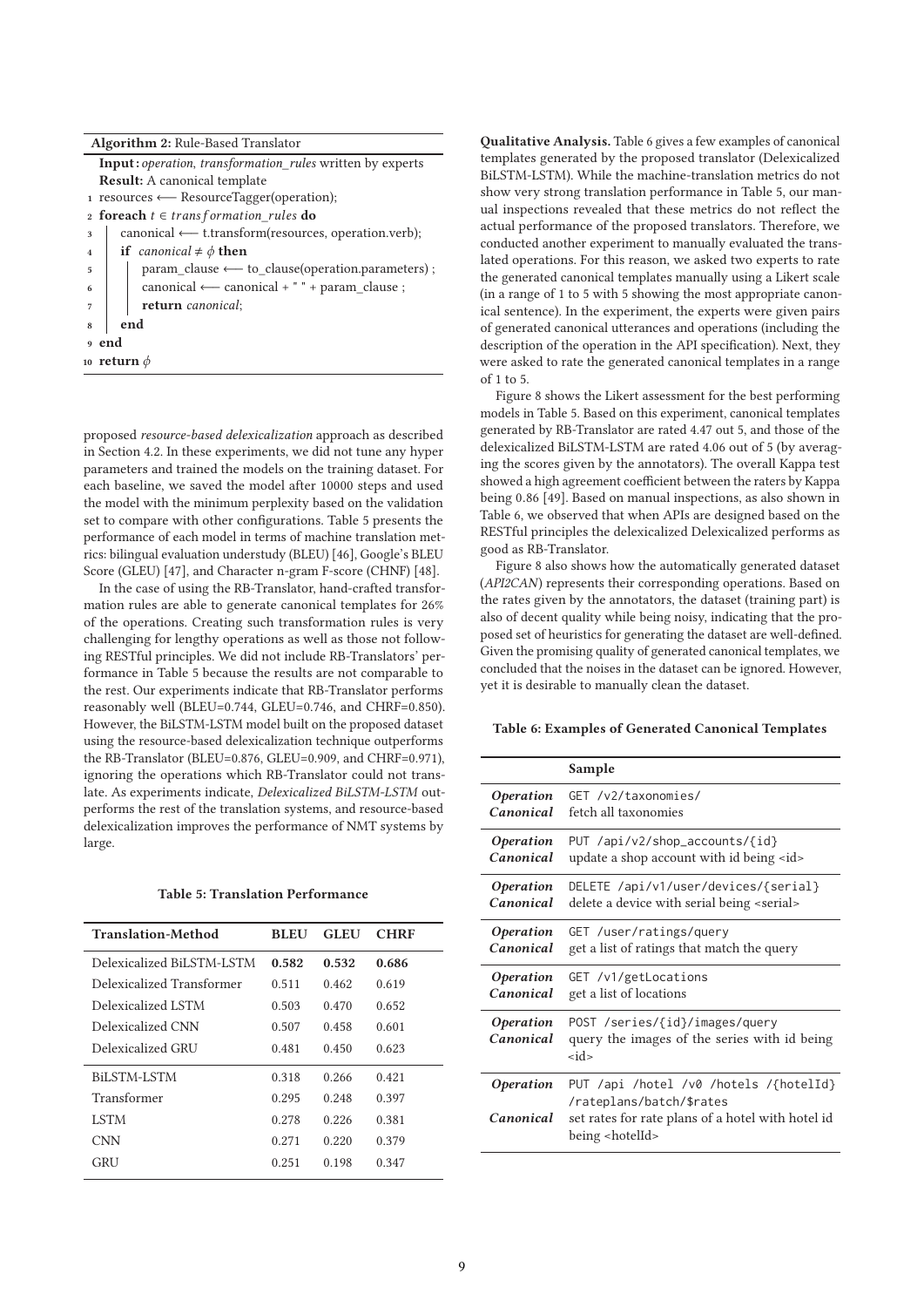

Figure 8: Assessment of Generated Canonical Templates

Error Analysis. Even though the proposed method outperforms the baselines, it still occasionally fails in generating high-quality canonical templates. Based on our investigations, there are three main sources of error in generating the canonical templates: (i) detecting resource types, (ii) translating APIs which do not conform to RESTful principles, and (iii) lengthy operations with many segments.

Detecting resource types requires natural language processing tools to detect parts of speech (POS) of a word (e.g., verb, noun, adjective), and to detect if a given noun is plural or singular (particularly for unknown words or phrases and uncountable nouns). However, these tools occasionally fail. Specifically, POS taggers are built for detecting parts of speech for words inside a sentence. Thus it is not surprising if they fail in detecting if a word like "rate" is a verb or noun in a given operation. For example, an operation like GET /participation/rate can indicate both "get the rate of participations" and "rate the participants". Another source of such issues is tokenization. It is common in APIs to concatenate words (e.g., whoami, addons, registrierkasseuuid, AddToIMDB). While it seems trivial for an individual to split these words, existing tools frequently fail. Such issues affect the process of detecting resources and consequently impact the generation of canonical templates negatively.

Unconventional API design (not conforming to RESTful principles) also extensively impacts the quality of generated canonical templates. Common drifts from RESTful principles includes using wrong HTTP verb (e.g., "POST" for retrieving information), using singular nouns for showing collections (e.g. /customer), adding non-resource parts to the path of the operation (e.g., adding response format like "json" in /customers/json. Since those API developers (who do not conform to design guidelines) follow their own thoughts instead of accepted rules, the automatic generation of canonical templates is challenging.

Lengthy operations (those with roughly more than 10 segments) naturally are rare in REST APIs. Such lengthy operations convey more complex intents than those with a lesser number of segments. As shown in Figure 6, unfortunately, such operations are also rare in the proposed dataset (API2CAN), impacting translation of lengthy operations.

#### 6.3 Parameter Value Sampling

This section provides an analysis of parameters in the RESTful APIs and evaluates the proposed parameter sampling approach which is used for generating canonical utterances out of canonical templates. To this end, we processed API specifications which are indexed in OpenAPI Directory. Based on our analysis, the dataset contains 145971 parameters in total, which indicates that an operation has 8.5 parameters on average.

Figure 9 presents statistics of parameters in the whole list of API specifications in the OpenAPI Directory. As shown in the right-hand pie chart, most of the parameters are located in the



Figure 9: Parameter Type and Location Statistics

payload (body) of APIs, followed by query and path parameters. Figure 9 also shows the percentages of parameter data types in the collection with strings being the most common type of parameters. About 1.5% of string parameters are defined by regular expressions, and 4.8% of them can be associated with an entity type<sup>12</sup>. String parameters are followed by integers, booleans, numbers, and enumerations. Moreover, some parameters are left without any type, or they are given general parameter types such as "object" without any schemes. These parameters are combined together in the left-hand pie chart in Figure 9 with a single label– "others". Moreover, 28% of parameters are required parameters (not optional), 10.6% of parameters have not assigned any value in the API specifications, and 26% of all parameters are identifiers (e.g., id, UUID). Thus, sampling values is required only for less than 10.6% of parameters (those without any values). In particular, value sampling for string parameters requires more attention. That is because string parameters are widely used, and they are more difficult to automatically be assigned values in comparison to other types of parameters (e.g., integers, enumerations).

To evaluate how well the proposed method generates sample values for parameters, we conducted an experiment. Since generating sample values for data types such as numbers and enumerations is straightforward, we only considered string parameters in this experiment. To this end, we randomly selected 200 parameters and asked an expert to annotate if a sampled value is appropriate for the given value or not. The results indicate that 68 percent of sampled values are appropriate for given parameters. The main reason for inappropriate sampled values is noises in the API specifications. For instance, developers occasionally describe the parameters in the example part instead of the description part of the documentation. For instance, for a string parameter like "customer\_id", the example part may be filled by "a valid customer id". Moreover, sometimes the same parameter name is used in different contexts for different purposes. For example, the parameter name like "name" which can be used for representing the name of a person, school, or any object.

#### 7 CONCLUSION & FUTURE WORK

This paper aimed at addressing an important shortcoming in current approaches for acquiring canonical utterances. In this paper, we demonstrated that the generation of canonical utterances can be considered as a machine translation task. As such, our work also aimed at addressing an important challenge in training supervised neural machine translators, namely the lack

 $12\overline{\text{We looked}}$  up the parameter name in Wikidata to find if there is associating entity type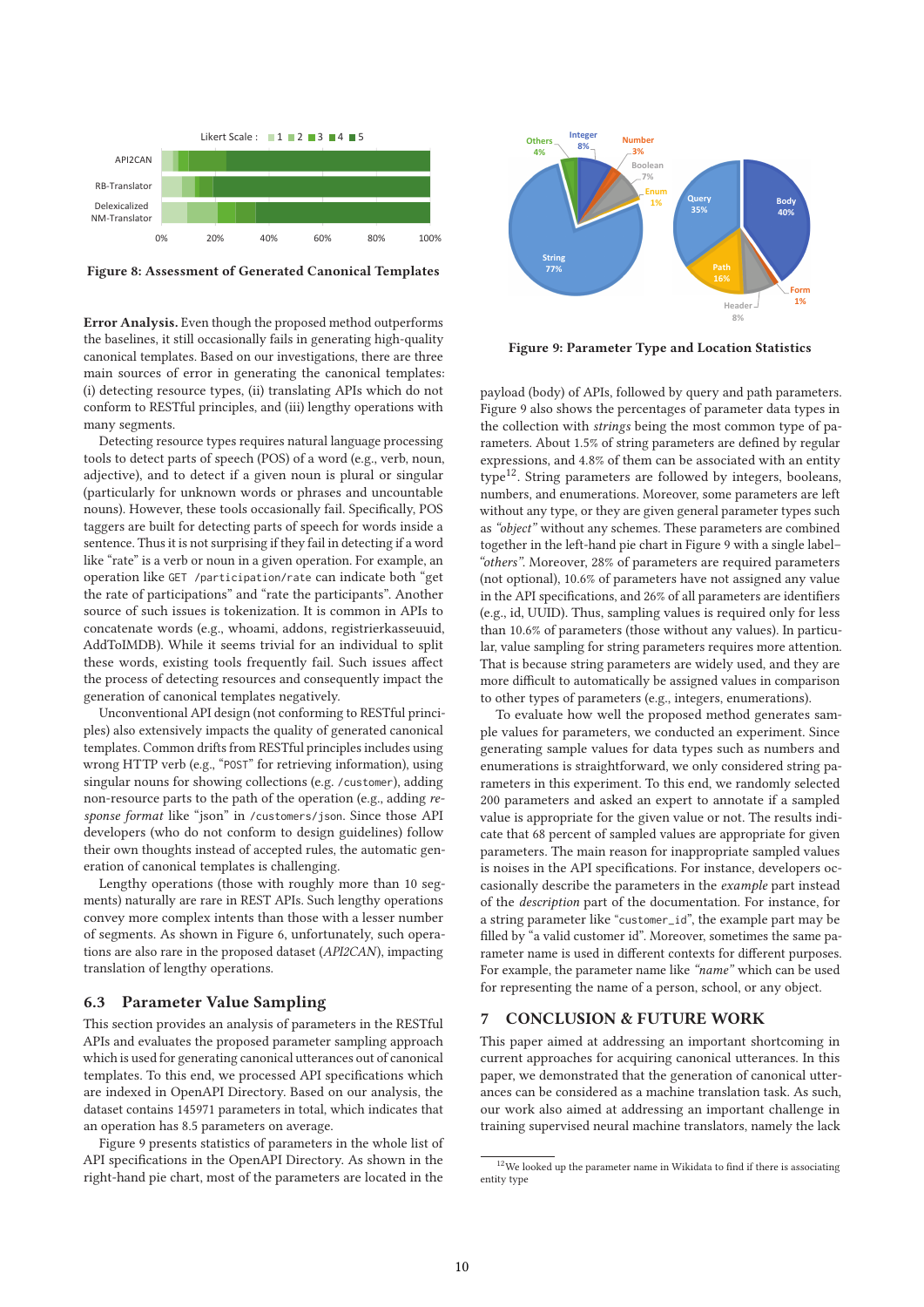of training data for translating operations to canonical templates. By processing a large set of API specifications and based on a set of heuristics, we build a dataset called API2CAN. However, deeplearning-based approaches require larger sets of training samples to train domain-independent models. Thus, by formalizing and defining resources in REST APIs, we proposed a delexicalization technique to convert an operation to a tagged sequence of resources to help sequence-to-sequence models to learn from such a dataset. In addition, we showed how parameter values can be sampled to feed placeholders in a canonical template and generate canonical utterances. We also gave a systematic analysis of web APIs and their parameters, indicating the importance of string parameters in automating the generation of canonical utterances.

In our future work, we will be working on improving the dataset ( $API2CAN$ ). Moreover, given that fulfilling complex intents usually requires a combination of operations [8, 50], we will be working on compositions between operations. To achieve this, it is required to detect the relations between operations and generate canonical templates for complex tasks (e.g., tasks requiring conditional operations or compositions of multiple operations). In future work, we will target these problems, together with many other exciting opportunities as extensions to this work.

## ACKNOWLEDGEMENTS

This research was supported fully by the Australian Government through the Australian Research Council's Discovery Projects funding scheme (project DP1601104515).

#### **REFERENCES**

- [1] Y. Su, A. H. Awadallah, M. Khabsa, P. Pantel, M. Gamon, and M. Encarnacion, "Building natural language interfaces to web apis," in Proceedings of the 2017 ACM on Conference on Information and Knowledge Management, ser. CIKM New York, NY, USA: ACM, 2017, pp. 177-186. [Online]. Available: http://doi.acm.org/10.1145/3132847.3133009
- [2] P. Babkin, M. F. M. Chowdhury, A. Gliozzo, M. Hirzel, and A. Shinnar, "Bootstrapping chatbots for novel domains," in Workshop at NIPS on Learning with Limited Labeled Data (LLD), 2017.
- [3] M. Vaziri, L. Mandel, A. Shinnar, J. Siméon, and M. Hirzel, "Generating chat bots from web api specifications," in Proceedings of the 2017 ACM SIGPLAN International Symposium on New Ideas, New Paradigms, and Reflections on Programming and Software, ser. Onward! 2017. New York, NY, USA: ACM, 2017, pp. 44–57. [Online]. Available: http://doi.acm.org/10.1145/3133850. 3133864
- [4] F. Palma, J. Gonzalez-Huerta, N. Moha, Y.-G. Guéhéneuc, and G. Tremblay, "Are restful apis well-designed? detection of their linguistic (anti)patterns," in Service-Oriented Computing, A. Barros, D. Grigori, N. C. Narendra, and H. K. Dam, Eds. Berlin, Heidelberg: Springer Berlin Heidelberg, 2015, pp. 171–187.
- [5] C. Rodríguez, M. Baez, F. Daniel, F. Casati, J. C. Trabucco, L. Canali, and G. Percannella, "Rest apis: A large-scale analysis of compliance with principles and best practices," in Web Engineering, A. Bozzon, P. Cudre-Maroux, and C. Pautasso, Eds. Cham: Springer International Publishing, 2016, pp. 21–39.
- [6] F. Palma, J. Gonzalez-Huerta, M. Founi, N. Moha, G. Tremblay, and Y.-G. GuÃľhÃľneuc, "Semantic analysis of restful apis for the detection of linguistic patterns and antipatterns," International Journal of Cooperative Information Systems, p. 1742001, 05 2017.
- [7] M.-A. Yaghoub-Zadeh-Fard, B. Benatallah, M. Chai Barukh, and S. Zamanirad, "A study of incorrect paraphrases in crowdsourced user utterances," in Proceedings of the 2019 Conference of the North American Chapter of the Association for Computational Linguistics: Human Language Technologies, Volume 1 (Long and Short Papers). Minneapolis, Minnesota: Association for Computational Linguistics, Jun. 2019, pp. 295–306. [Online]. Available:
- https://www.aclweb.org/anthology/N19-1026 [8] G. Campagna, R. Ramesh, S. Xu, M. Fischer, and M. S. Lam, "Almond: The architecture of an open, crowdsourced, privacy-preserving, programmable virtual assistant," in Proceedings of the 26th International Conference on World Wide Web, ser. WWW '17. Republic and Canton of Geneva, Switzerland: International World Wide Web Conferences Steering Committee, 2017, pp. 341–350. [Online]. Available: https://doi.org/10.1145/3038912.3052562
- [9] T.-H. K. Huang, W. S. Lasecki, and J. P. Bigham, "Guardian: A crowd-powered spoken dialog system for web apis," in Third AAAI conference on human computation and crowdsourcing, 2015.
- [10] M. Negri, Y. Mehdad, A. Marchetti, D. Giampiccolo, and L. Bentivogli, "Chinese whispers: Cooperative paraphrase acquisition," in Proceedings of the Eighth International Conference on Language Resources and Evaluation (LREC'12). Istanbul, Turkey: European Language Resources Association (ELRA), May 2012, pp. 2659–2665. [Online]. Available: http://www.lrec-conf. org/proceedings/lrec2012/pdf/772\_Paper.pdf
- [11] Y. Wang, J. Berant, and P. Liang, "Building a semantic parser overnight," in Proceedings of the 53rd Annual Meeting of the Association for Computational Linguistics and the 7th International Joint Conference on Natural Language Processing (Volume 1: Long Papers). Beijing, China: Association for Computational Linguistics, Jul. 2015, pp. 1332–1342. [Online]. Available: https://www.aclweb.org/anthology/P15-1129
- [12] R. Fielding, J. Gettys, J. Mogul, H. Frystyk, L. Masinter, P. Leach, and T. Berners-Lee, "Hypertext transfer protocol–http/1.1," 1999.
- [13] C. Pautasso, "Restful web services: principles, patterns, emerging technologies," in Web Services Foundations. Springer, 2014, pp. 31–51.
- [14] F. Palma, J. Dubois, N. Moha, and Y.-G. Guéhéneuc, "Detection of rest patterns and antipatterns: A heuristics-based approach," in Service-Oriented Computing, X. Franch, A. K. Ghose, G. A. Lewis, and S. Bhiri, Eds. Berlin, Heidelberg: Springer Berlin Heidelberg, 2014, pp. 230–244.
- [15] F. Petrillo, P. Merle, N. Moha, and Y.-G. Guéhéneuc, "Are rest apis for cloud computing well-designed? an exploratory study," in Service-Oriented Computing, Q. Z. Sheng, E. Stroulia, S. Tata, and S. Bhiri, Eds. Cham: Springer International Publishing, 2016, pp. 157–170.
- [16] J. Weizenbaum, "Eliza—a computer program for the study of natural language communication between man and machine," vol. 9, no. 1. New York, NY, USA: ACM, Jan. 1966, pp. 36–45. [Online]. Available: http://doi.acm.org/10.1145/365153.365168
- [17] W. Y. Wang, D. Bohus, E. Kamar, and E. Horvitz, "Crowdsourcing the acquisition of natural language corpora: Methods and observations," in 2012 IEEE Spoken Language Technology Workshop (SLT), Dec 2012, pp. 73–78.
- [18] A. Ravichander, T. Manzini, M. Grabmair, G. Neubig, J. Francis, and E. Nyberg, "How would you say it? eliciting lexically diverse dialogue for supervised semantic parsing," in Proceedings of the 18th Annual SIGdial Meeting on Discourse and Dialogue, 2017, pp. 374–383.
- [19] J. Fang and J. Kessler, "System and method to acquire paraphrases," Jun. 6 2017, uS Patent 9,672,204.
- [20] K. Dhamdhere, K. S. McCurley, R. Nahmias, M. Sundararajan, and Q. Yan, "Analyza: Exploring data with conversation," in Proceedings of the 22Nd International Conference on Intelligent User Interfaces, ser. IUI '17. New York, NY, USA: ACM, 2017, pp. 493–504. [Online]. Available: http://doi.acm.org/10.1145/3025171.3025227
- [21] N. Duan, D. Tang, P. Chen, and M. Zhou, "Question generation for question answering," in Proceedings of the 2017 Conference on Empirical Methods in Natural Language Processing. Copenhagen, Denmark: Association for Computational Linguistics, Sep. 2017, pp. 866–874. [Online]. Available: https://www.aclweb.org/anthology/D17-1090
- [22] L. Dong, J. Mallinson, S. Reddy, and M. Lapata, "Learning to paraphrase for question answering," arXiv preprint arXiv:1708.06022, 2017.
- [23] J. Mallinson, R. Sennrich, and M. Lapata, "Paraphrasing revisited with neural machine translation," in Proceedings of the 15th Conference of the European Chapter of the Association for Computational Linguistics: Volume 1, Long Papers,
- vol. 1, 2017, pp. 881–893.<br>[24] R. Bapat, P. Kucherbaev, and A. Bozzon, "Effective crowdsourced generation of training data for chatbots natural language understanding," in Web Engineering, T. Mikkonen, R. Klamma, and J. Hernández, Eds. Cham: Springer International Publishing, 2018, pp. 114–128.
- [25] S. A. Hasan, B. Liu, J. Liu, A. Qadir, K. Lee, V. Datla, A. Prakash, and O. Farri, "Neural clinical paraphrase generation with attention," in Proceedings of the Clinical Natural Language Processing Workshop (ClinicalNLP), 2016, pp. 42–53.
- [26] A. Gupta, A. Agarwal, P. Singh, and P. Rai, "A deep generative framework for paraphrase generation," Thirty-Second AAAI Conference on Artificial Intelligence, 2018.
- [27] Q. Xu, J. Zhang, L. Qu, L. Xie, and R. Nock, "D-page: Diverse paraphrase generation," CoRR, vol. abs/1808.04364, 2018.
- [28] F. Brad and T. Rebedea, "Neural paraphrase generation using transfer learning," in Proceedings of the 10th International Conference on Natural Language Generation, 2017, pp. 257–261.
- [29] J. Pouget-Abadie, D. Bahdanau, B. van Merriënboer, K. Cho, and Y. Bengio, "Overcoming the curse of sentence length for neural machine translation using automatic segmentation," in Proceedings of SSST-8, Eighth Workshop on Syntax, Semantics and Structure in Statistical Translation. Doha, Qatar: Association for Computational Linguistics, Oct. 2014, pp. 78–85. [Online]. Available: https://www.aclweb.org/anthology/W14-4009
- [30] K. Cho, B. van Merriënboer, D. Bahdanau, and Y. Bengio, "On the properties of neural machine translation: Encoder–decoder approaches," in Proceedings of SSST-8, Eighth Workshop on Syntax, Semantics and Structure in Statistical Translation. Doha, Qatar: Association for Computational Linguistics, Oct. 2014, pp. 103–111. [Online]. Available: https://www.aclweb.org/anthology/ W14-4012
- [31] K. Bollacker, C. Evans, P. Paritosh, T. Sturge, and J. Taylor, "Freebase: A collaboratively created graph database for structuring human knowledge," in Proceedings of the 2008 ACM SIGMOD International Conference on Management of Data, ser. SIGMOD '08. New York, NY, USA: ACM, 2008, pp. 1247–1250.